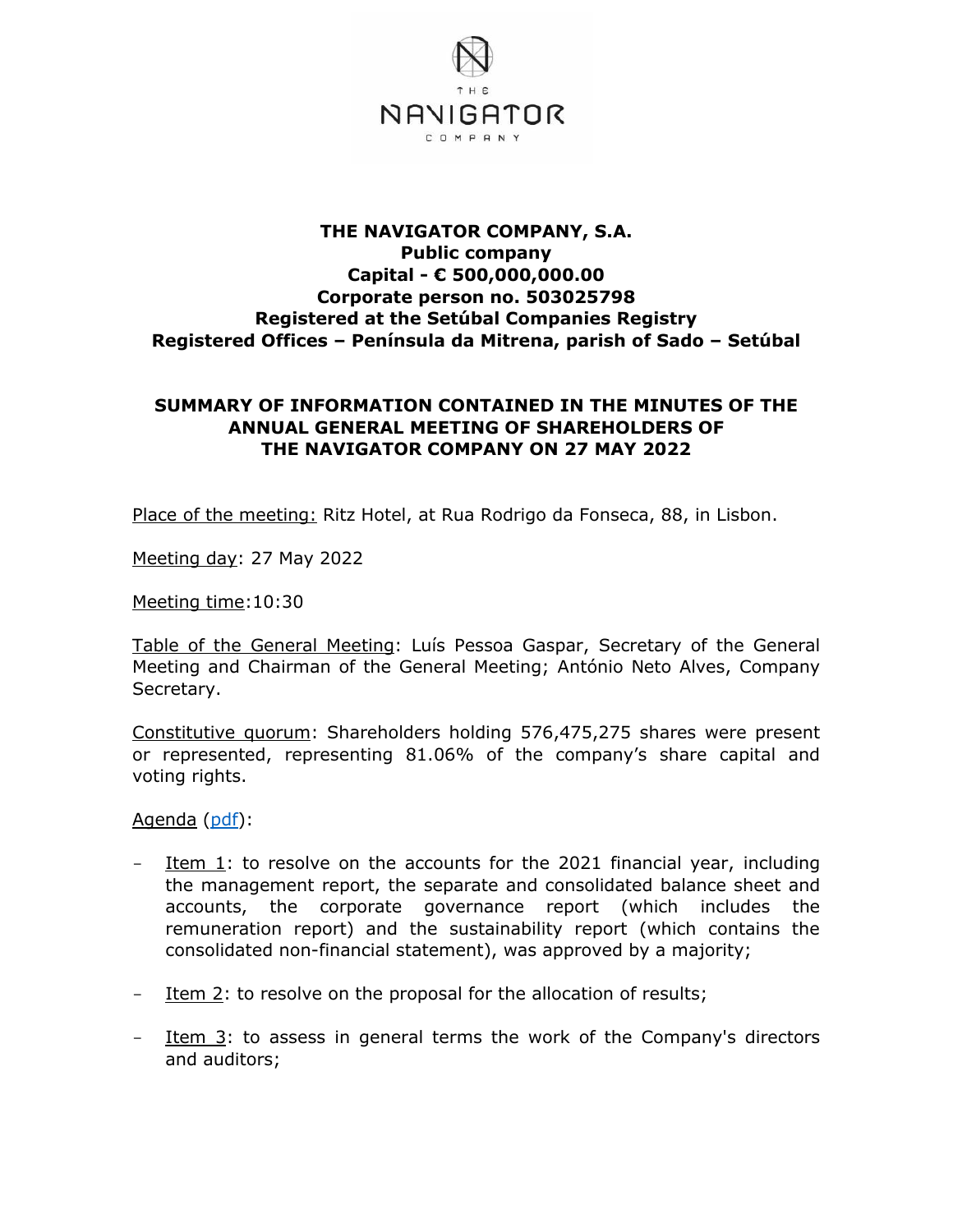

- Item 4: to resolve on the election of the Chairman of the Board of the General Meeting, until the end of the term of office of the remaining members of the corporate bodies;
- Item 5: to resolve on the appointment of two members of the Company's Remuneration Committee, until the end of the current mandate of the other members of the corporate bodies;
- Item 6: to resolve on the remuneration of the members of the Company's Remuneration Committee;
- Item 7: to resolve on the acquisition and sale of own shares and bonds, in accordance with articles 319, 320 and 354 of the Companies' Code;
- Item 8: to resolve on the partial amendment of the Articles of Association.

## Documents and Reports submitted to the General Meeting:

- Item 1: Proposal submitted by the Board of Directors and concerning the accounts for the 2021 financial year, including the management report, the separate and consolidated balance sheet and accounts, the corporate governance report (which includes the remuneration report) and the sustainability report (which contains the consolidated nonfinancial statement) [\(pdf\)](http://en.thenavigatorcompany.com/var/ezdemo_site/storage/original/application/06cd61e88535cee5eb3ebc17a90b5b33.pdf);
- Item 2: Proposal submitted by the Board of Directors and regarding the allocation of results [\(pdf\)](http://en.thenavigatorcompany.com/var/ezdemo_site/storage/original/application/e7579aa10227fe82300c3295bb917242.pdf);
- Item 3: Proposal submitted by the shareholder SEMAPA Sociedade de Investimento e Gestão, SGPS, S.A. concerning the assessment in general terms the work of the Company's directors and auditors [\(pdf\)](http://en.thenavigatorcompany.com/var/ezdemo_site/storage/original/application/ae05de1c712cd27dbd2833f367f49fe6.pdf);
- Item 4: Proposal submitted by the shareholder SEMAPA Sociedade de Investimento e Gestão, SGPS, S.A. concerning the election of the Chairman of the Board of the General Meeting, until the end of the term of office of the remaining members of the corporate bodies [\(pdf\)](http://en.thenavigatorcompany.com/var/ezdemo_site/storage/original/application/7012c3ddd253c81006eaf5547eb055d0.pdf);
- Item 5: Proposal submitted by the shareholder SEMAPA Sociedade de Investimento e Gestão, SGPS, S.A. concerning the appointment of two members of the Company's Remuneration Committee, until the end of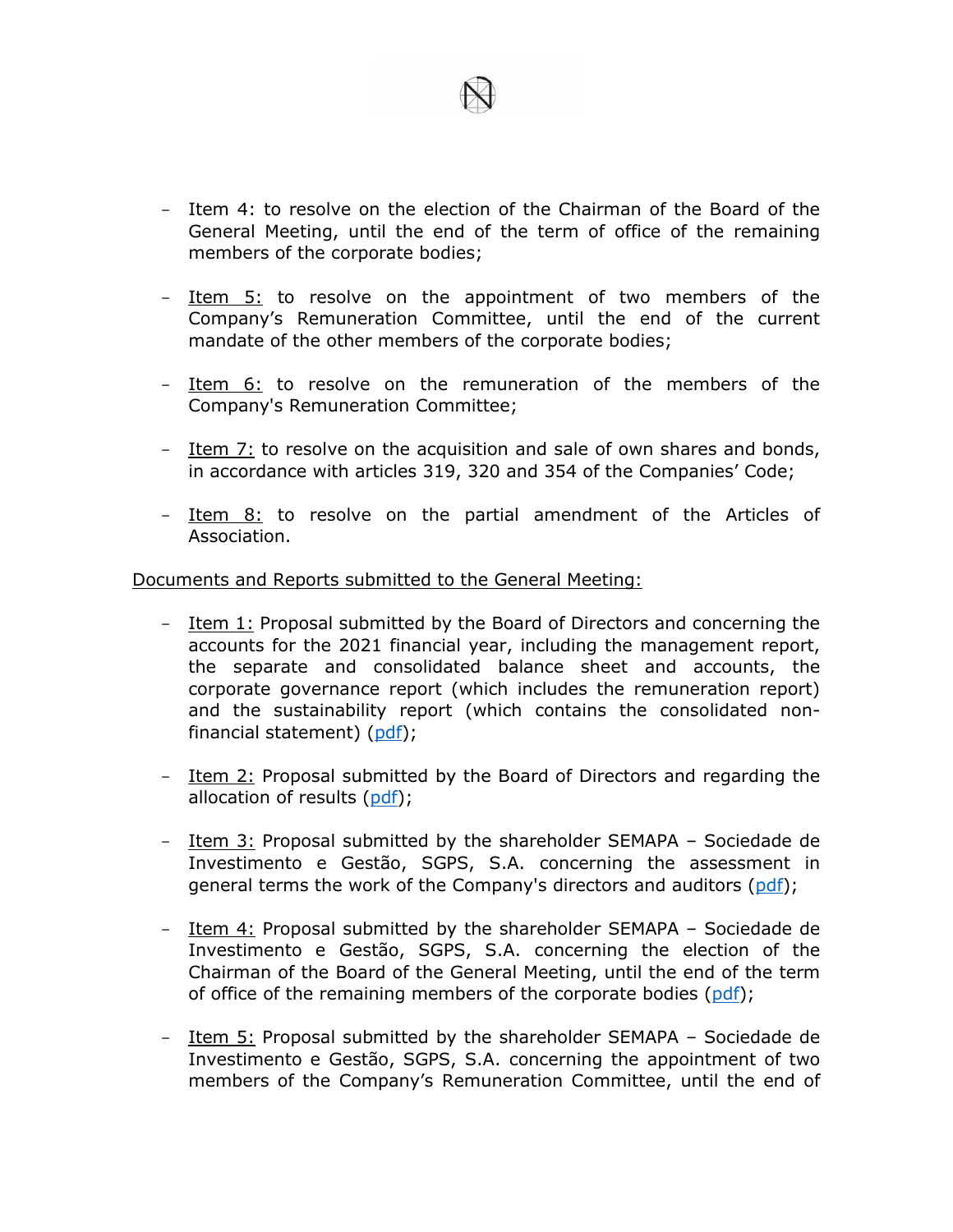

the current mandate of the other members of the corporate bodies [\(pdf\)](http://en.thenavigatorcompany.com/var/ezdemo_site/storage/original/application/ccfadc29ea975132520b5085830b65e0.pdf);

- Item 6: Proposal submitted by the shareholder SEMAPA Sociedade de Investimento e Gestão, SGPS, S.A. concerning the remuneration of the members of the Company's Remuneration Committee [\(pdf\)](http://en.thenavigatorcompany.com/var/ezdemo_site/storage/original/application/16eafbb6bcd1b842963f72ab109a0ef6.pdf);
- Item 7: Proposal submitted by the Board of Directors concerning the acquisition and sale of own shares and bonds [\(pdf\)](http://en.thenavigatorcompany.com/var/ezdemo_site/storage/original/application/936ddf30428e19318883cd1b1d3429e5.pdf);
- Item 8: Proposal submitted by the Board of Directors concerning the partial amendment of the Articles of Association [\(pdf\)](http://en.thenavigatorcompany.com/var/ezdemo_site/storage/original/application/ca13cffa8c86d3055db77a4d96865513.pdf).

## Resolutions taken and voting results (\*):

- Item 1: Approval of the accounts for the 2021 financial year, including the management report, the separate and consolidated balance sheet and accounts, the corporate governance report (which includes the remuneration report) and the sustainability report (which contains the consolidated non-financial statement) by 570,303,267 votes in favour, corresponding to 98.96% of the capital present or represented, with 5,990,970 votes against, corresponding to 1.04% of the capital present or represented, and with the abstention of shareholders holding shares corresponding to 181,038 votes of the capital present or represented;
- Item 2: Approval of the proposal submitted by the Board of Directors regarding the allocation of results by 576,424,513 votes in favour, corresponding to 100.00% of the capital present or represented, and with the abstention of shareholders holding shares corresponding to 50,762 votes of the capital present or represented;
- Item 3: Approval of the proposal submitted by the shareholder SEMAPA – Sociedade de Investimento e Gestão, SGPS, S.A. concerning the assessment in general terms the work of the Company's directors and auditors by 575,150,504 votes in favour, corresponding to 99.82% of the capital present or represented, with 1,043,738 votes against, corresponding to 0.18% of the capital present or represented, and with the abstention of shareholders holding shares corresponding to 188,245 votes of the capital present or represented;
- Item 4: Approval of the proposal submitted by the shareholder SEMAPA – Sociedade de Investimento e Gestão, SGPS, S.A. concerning the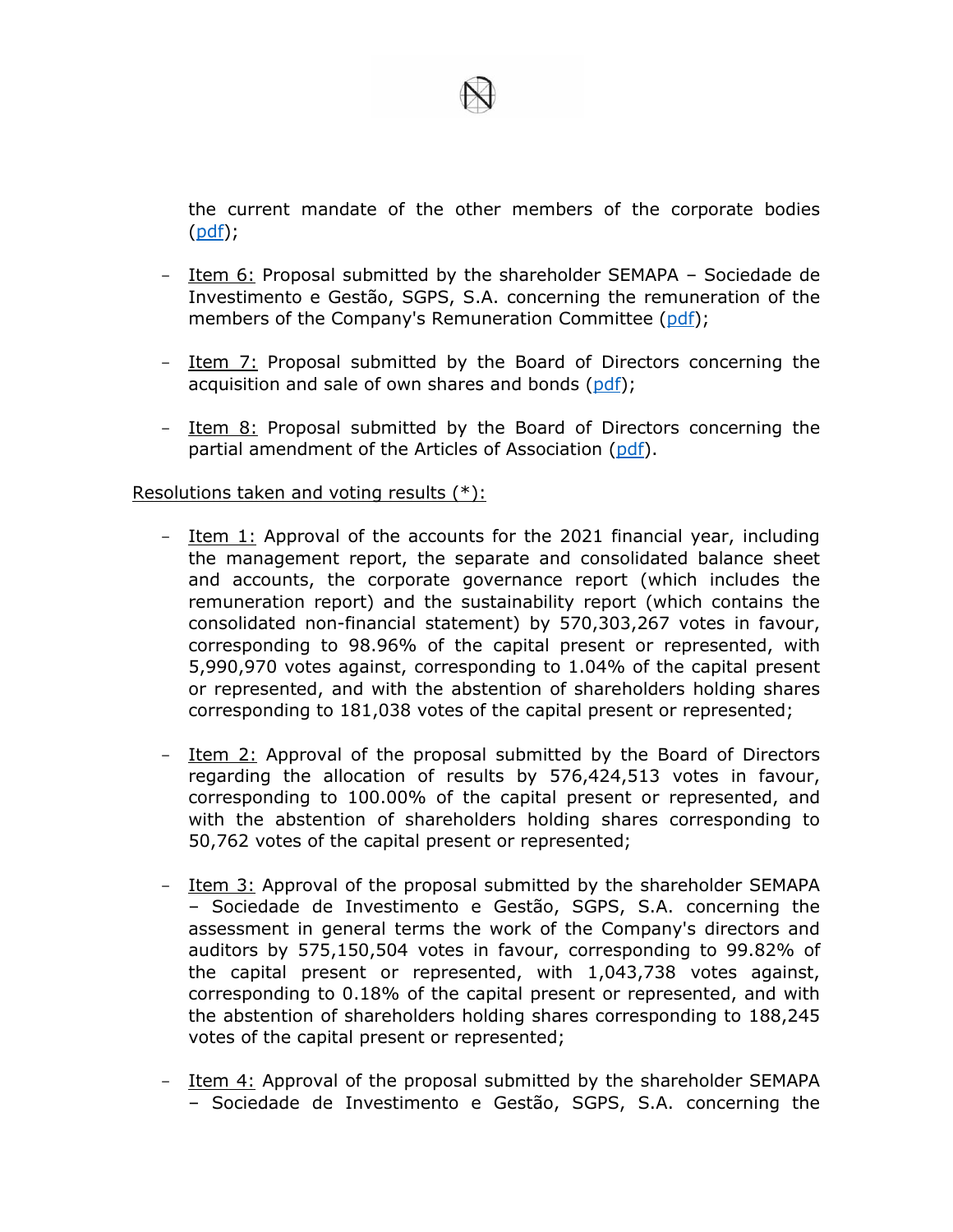

election of the Chairman of the Board of the General Meeting, until the end of the term of office of the remaining members of the corporate bodies by 576,423,513 votes in favour, corresponding to 100.00% of the capital present or represented, and with the abstention of shareholders holding shares corresponding to 51,762 votes of the capital present or represented;

- Item 5: Approval of the proposal submitted by the shareholder SEMAPA – Sociedade de Investimento e Gestão, SGPS, S.A. concerning the appointment of two members of the Company's Remuneration Committee, until the end of the current mandate of the other members of the corporate bodies by 575,404,004 votes in favour, corresponding to 99.82% of the capital present or represented, with 1,020,509 votes against, corresponding to 0.18% of the capital present or represented, and with the abstention of shareholders holding shares corresponding to 50,762 votes of the capital present or represented;
- Item 6: Approval of the proposal submitted by the shareholder SEMAPA – Sociedade de Investimento e Gestão, SGPS, S.A. concerning the remuneration of the members of the Company's Remuneration Committee by 575,563,634 votes in favour, corresponding to 99.97% of the capital present or represented, with 187,809 votes against, corresponding to 0.03% of the capital present or represented, and with the abstention of shareholders holding shares corresponding to 723,832 votes of the capital present or represented;
- Item 7: Approval of the proposal submitted by the Board of Directors concerning the acquisition and sale of own shares and bonds by 575,298,968 votes in favour, corresponding to 99.81% of the capital present or represented, with 1,094,360 votes against, corresponding to 0.19% of the capital present or represented, and with the abstention of shareholders holding shares corresponding to 81,947 votes of the capital present or represented;
- Item 8: Approval of the proposal submitted by the Board of Directors concerning the partial amendment of the Articles of Association by 575,243,619 votes in favour, corresponding to 99.81% of the capital present or represented, with 1,088,106 votes against, corresponding to 0.19% of the capital present or represented, and with the abstention of shareholders holding shares corresponding to 50,762 votes of the capital present or represented.